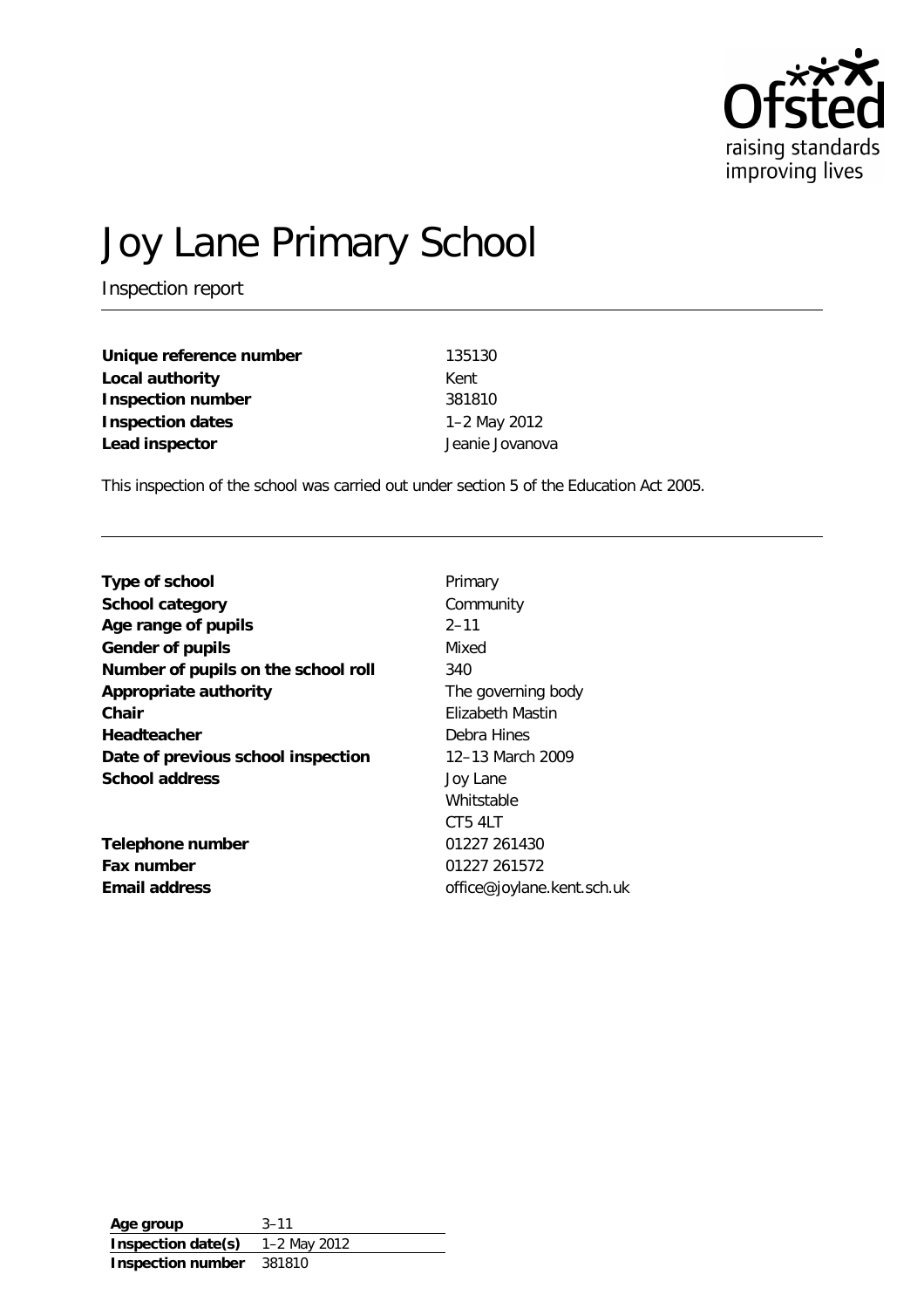

You can use Parent View to give Ofsted your opinion on your child's school. Ofsted will use the information parents and carers provide when deciding which schools to inspect and when.

You can also use Parent View to find out what other parents and carers think about schools in England. You can visit www.parentview.ofsted.gov.uk, or look for the link on the main Ofsted website: www.ofsted.gov.uk

The Office for Standards in Education, Children's Services and Skills (Ofsted) regulates and inspects to achieve excellence in the care of children and young people, and in education and skills for learners of all ages. It regulates and inspects childcare and children's social care, and inspects the Children and Family Court Advisory Support Service (Cafcass), schools, colleges, initial teacher training, work-based learning and skills training, adult and community learning, and education and training in prisons and other secure establishments. It assesses council children's services, and inspects services for looked after children, safeguarding and child protection.

Further copies of this report are obtainable from the school. Under the Education Act 2005, the school must provide a copy of this report free of charge to certain categories of people. A charge not exceeding the full cost of reproduction may be made for any other copies supplied.

If you would like a copy of this document in a different format, such as large print or Braille, please telephone 0300 123 4234, or email enquiries@ofsted.gov.uk.

You may copy all or parts of this document for non-commercial educational purposes, as long as you give details of the source and date of publication and do not alter the information in any way.

To receive regular email alerts about new publications, including survey reports and school inspection reports, please visit our website and go to 'Subscribe'.

Piccadilly Gate Store St **Manchester** M1 2WD

T: 0300 123 4234 Textphone: 0161 618 8524 E: enquiries@ofsted.gov.uk W: www.ofsted.gov.uk



© Crown copyright 2012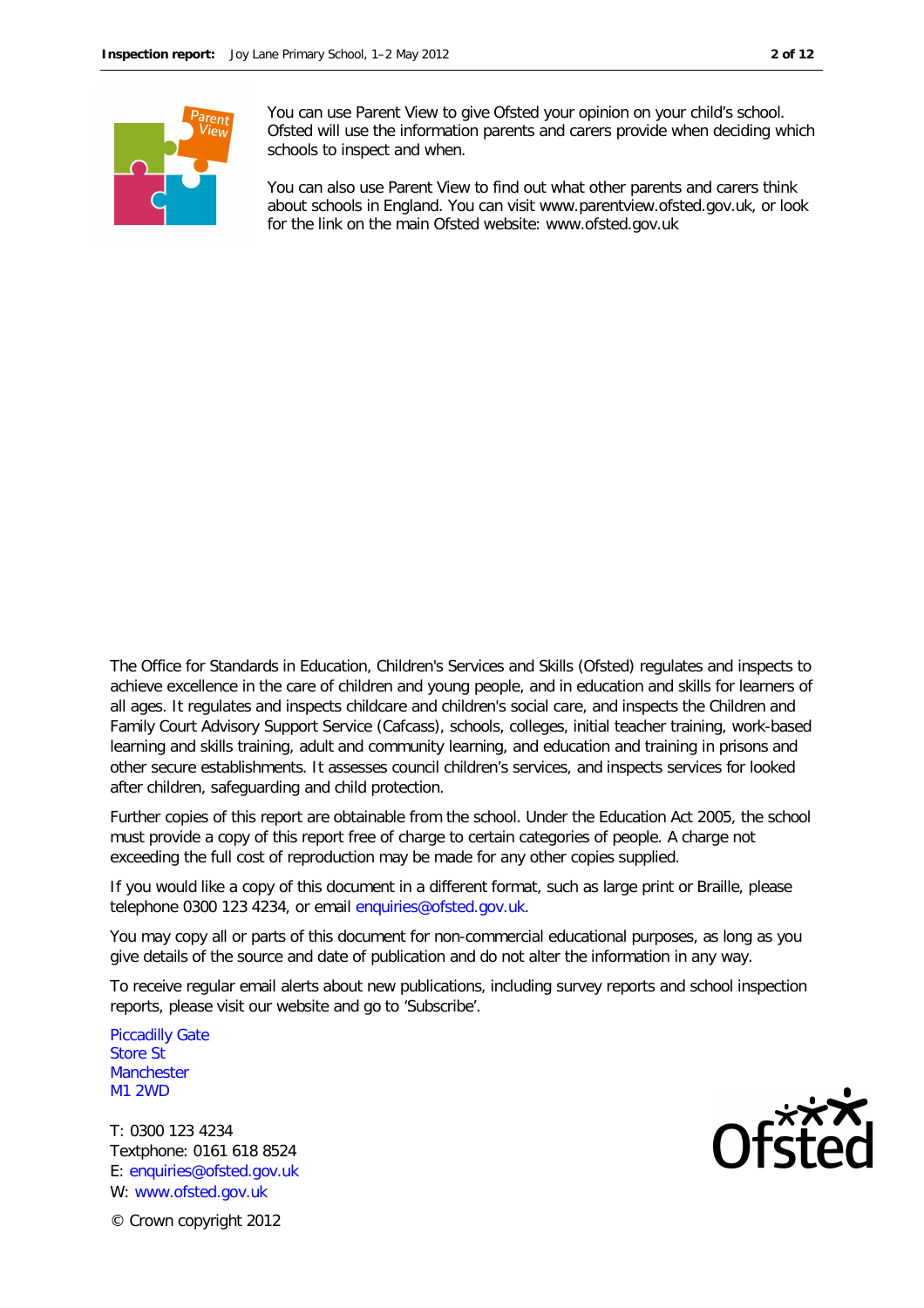## **Introduction**

| Inspection team   |                      |
|-------------------|----------------------|
| Jeanie Jovanova   | Additional inspector |
| Desmond Dunne     | Additional inspector |
| Vanessa Tomlinson | Additional inspector |

This inspection was carried out with two days' notice. Inspectors observed 21 lessons taught by 15 teachers. They held meetings with staff, pupils and a member of the governing body. They attended assemblies, made observations on the teaching of phonics (pupils learning letter patterns and the sounds they represent), listened to pupils reading and evaluated work in pupils' books. Inspectors took account of the responses to the online Parent View survey in planning the inspection, observed the school's work, and looked at documentation relating to safeguarding and child protection, the school's self-evaluation, the school development planning, minutes of meetings held by the governing body, records of visits by external advisers and data relating to pupils' performance. They analysed the responses to the 90 questionnaires returned by parents and carers, as well as those completed by pupils and staff.

## **Information about the school**

This is larger than most primary schools. The proportion of pupils known to be eligible for free school meals is higher than the national average. Most pupils are of White British heritage. Other pupils come from a range of minority ethnic backgrounds, with the largest group being from other White backgrounds. There are fewer pupils who speak English as an additional language, than in most schools, a small percentage of whom are at the early stages of language acquisition. The proportion of disabled pupils and those who have special educational needs who are being supported at school action plus or who have a statement of special educational needs is nearly double the national average. There is a specialist unit within the school for pupils with autism. The school provides both a breakfast and after-school club. The school has been open since September 2007. The Early Years Foundation Stage is taught in Oyster Bay Nursery for the first year and then in two Reception classes. Pupils in Key Stage 2 are currently taught in mixed-age classes.

There have been a number of staff changes since the previous inspection, including both teachers and managers, particularly in the Early Years Foundation Stage.

The school meets the government's current floor standards, which set the minimum expectations for pupils' attainment and progress.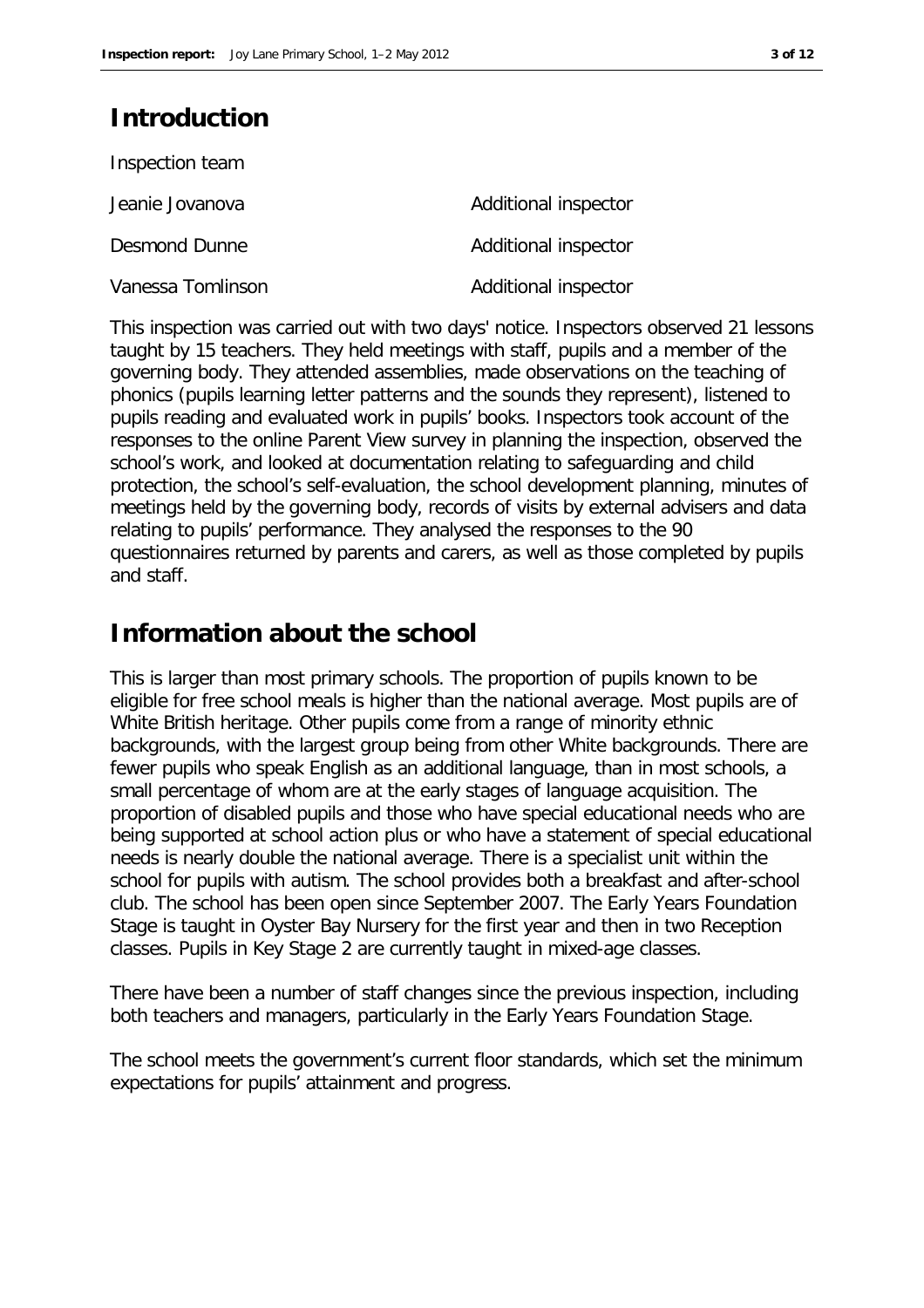## **Inspection judgements**

| <b>Overall effectiveness</b>   |  |
|--------------------------------|--|
|                                |  |
| <b>Achievement of pupils</b>   |  |
| <b>Quality of teaching</b>     |  |
| Behaviour and safety of pupils |  |
| Leadership and management      |  |

## **Key findings**

- This is a good school. This view is confirmed by most parents and carers who say that it has a 'lovely, family feel' with dedicated, approachable staff who provide an experience full of 'enriching learning opportunities'. It is not yet outstanding because teaching is not consistently outstanding and, consequently, there are inconsistencies in the progress pupils make in certain subjects and across year groups.
- Most pupils make good progress from their low starting points. Because of improvements to the quality of teaching, attainment at the end of Key Stage 2 has risen steadily so that it is now broadly average. Pupils make good progress in most subjects in most year groups because teachers plan carefully to meet their needs and check their understanding during lessons.
- Teaching is good overall, and on occasions outstanding. Teachers use a range of strategies to excite and enthuse pupils. Teachers' marking is tightly focused on pupils' individual targets, which ensures that pupils are clear about where they are in their learning. However, teachers do not always identify pupils' next steps and there are limited opportunities for pupils to respond to such developmental marking. In a few lessons, the quality of teachers' questions is not sharp enough to promote careful reasoning in pupils' responses.
- Pupils show very positive attitudes to learning and treat each other with a respect and maturity beyond their years. They behave well around the school and in lessons and this creates a harmonious environment in which to learn.
- Leaders and managers, including members of the governing body, focus relentlessly on providing high quality professional development opportunities for staff. Good procedures are in place to monitor teaching and learning and the performance of teachers is managed effectively in order to ensure improvements in pupils' achievement.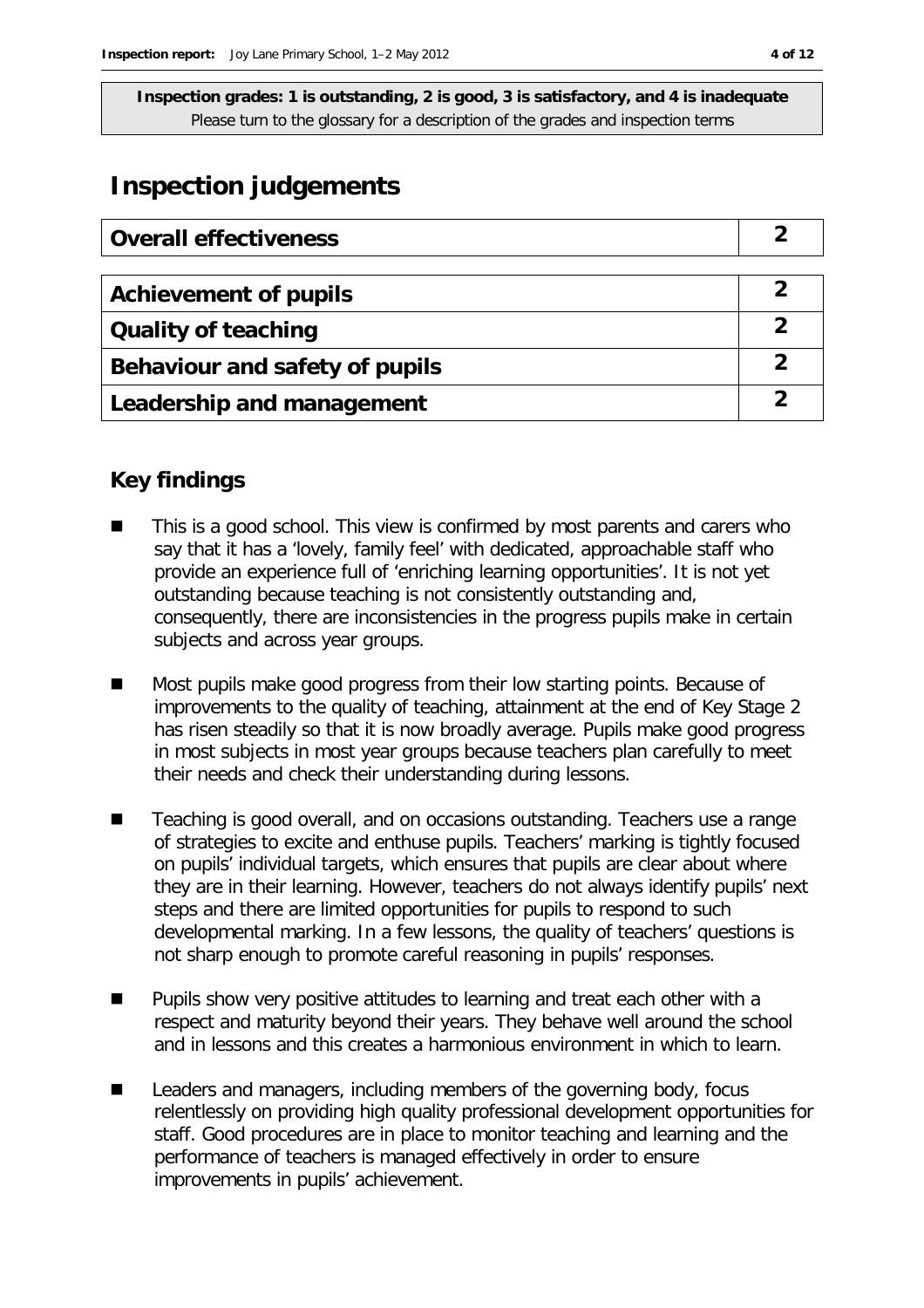#### **What does the school need to do to improve further?**

- Enhance the quality of teaching so that more of it is outstanding in order to ensure all pupils make consistently good or better progress in all subjects and across all year groups by:
	- developing teachers' questioning skills so that they promote careful reasoning and create a forum for higher order discussions
	- creating opportunities for pupils to respond to marking which identifies the next steps needed for their learning to progress.

### **Main report**

#### **Achievement of pupils**

Overall, pupils make good progress through the school. The attainment of pupils in the main school has improved steadily and it is now broadly average at the end of Year 6. While attainment in mathematics is still slightly lower than that in reading and writing, there has been an increase since last year. This represents good progress from low starting points in all three subjects. Progress for pupils in the specialist unit is also good because their needs are well met. The responses to questionnaires for pupils and parents and carers showed that they feel positive about learning in the school.

Children enter the Early Years Foundation Stage with skills that are low, particularly in language and communication and mathematics. They make good progress across Nursery and Reception in most areas, but, despite strong gains in the understanding of phonics, their skills in reading and writing remain lower than those of typical fiveyear-olds when they enter Year 1. The Key Stage 1 and Early Years Foundation Stage staff work very closely together to provide a transition package that is tailored to pupils' needs. Consequently, pupils are able to take advantage of the outstanding teaching of reading in Year 1 to make progress that sees them catch up with their peers. Attainment in reading at the end of Year 2 is now in line with national averages. The school has successfully eliminated some older pupils' previous underachievement and, as a result, attainment in reading at the end of Year 6 is also now in line with most schools.

Pupils from all different groups, including minority ethnic groups and those learning to speak English as an additional language, make progress at least in line with their peers. Pupils known to be eligible for free school meals are currently making more than double the rate of progress of all pupils nationally in some subjects. Throughout the school, the needs of disabled pupils and those who have special educational needs are well met so that they make progress similar to, and sometimes better than, all pupils.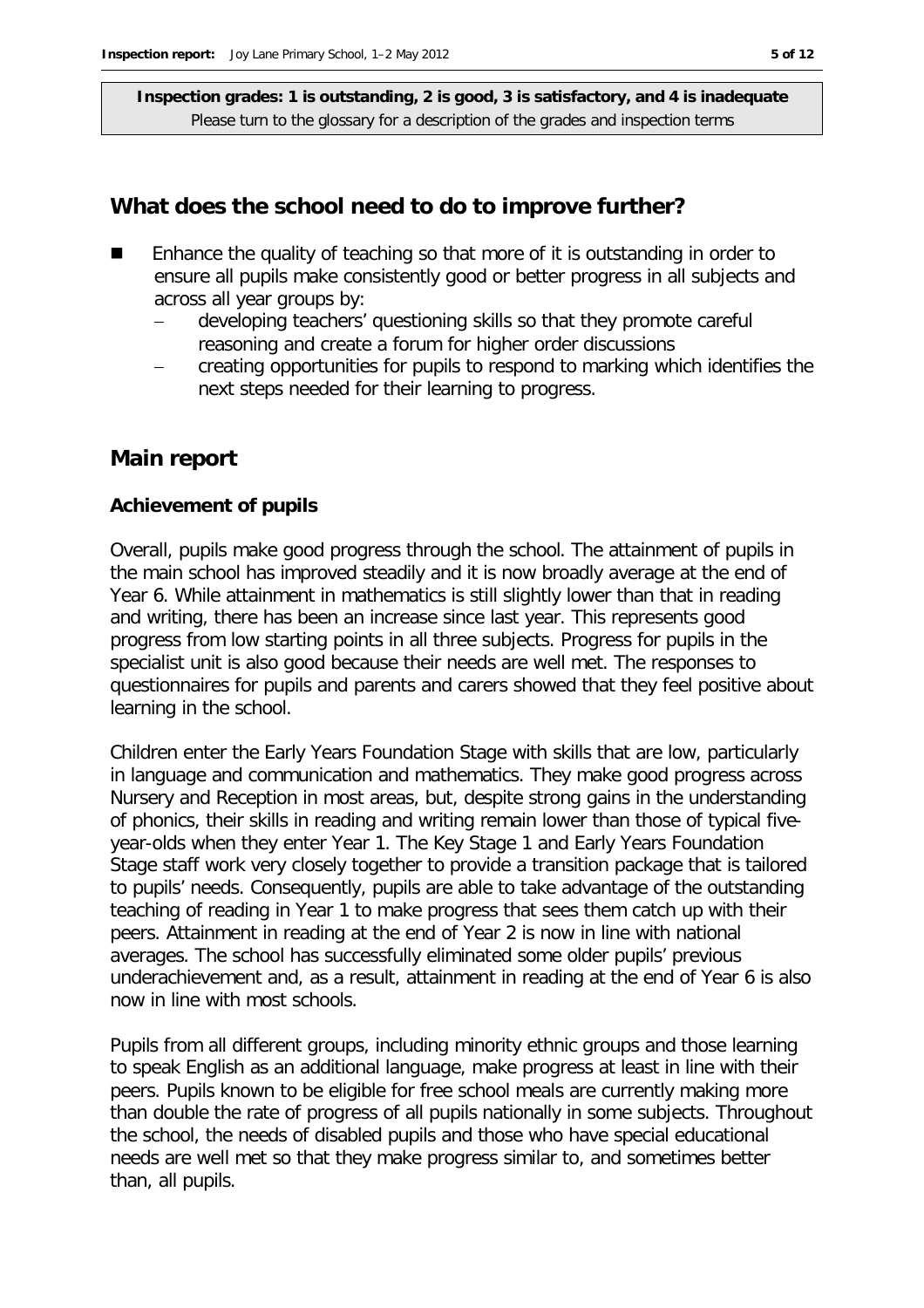#### **Quality of teaching**

In the best lessons, where teaching makes the greatest impact on pupils' achievement, inspectors saw: clarity in the learning intention and the task to be completed; a brisk pace; thought-provoking questions which elicit high quality responses; and a clear focus on checking that pupils know what they are doing at regular intervals, adapting tasks where necessary. In an outstanding Year 1 reading lesson, the teacher asked pupils to remind her what she had in her toolbox to help her read. They were keen to answer and help her demonstrate how to saw a word in half, smash a word into its constituent sounds with a hammer and use goggles to look for picture clues. When they went off to their independent reading activities, they used these techniques very effectively and made outstanding gains in their reading skills. Teaching assistants' able interventions further ensure that pupils are engaged and making gains in their learning. They support key groups at risk of underachievement highly effectively, monitor progress carefully and work closely with class teachers to ensure accuracy in planning. This help has a particular impact on the learning and progress of disabled pupils and those who have special educational needs, both in the specialist unit and in the mainstream school.

Where teaching is less effective, teachers miss opportunities to ask insightful questions that encourage pupils to carefully think through their answers and therefore engage more deeply with the learning.

Marking is thorough in evaluating work against the success criteria for the lesson as well as against pupils' individual targets. However, there are sometimes too few comments indicating the next steps in learning and too few opportunities for pupils to respond to teachers' comments.

Teachers understand that learning is more meaningful when it makes connections across and between subjects. In the younger classes, teachers use pupils' experiences to develop learning across a number of subjects, such as linking weddings pupils have attended to drama activities and the study of wedding ceremonies in different faiths and cultures. As pupils get older, teachers skilfully link areas of the curriculum. A cheer went up when Year 3/4 pupils were told they would be reading and then writing a biography of Henry VIII. Pupils approach all subjects equally diligently. For example, pupils showed a great deal of knowledge and understanding of the five pillars of Islam and were thoughtful and reflective in relating the principles therein to aspects of their own lives. Through such links, during assemblies and through carefully chosen trips and visitors into school, teaching promotes pupils' spiritual, moral, social and cultural development well.

#### **Behaviour and safety of pupils**

Pupils treat each other, adults and the school environment with great respect. This approach creates a really cooperative atmosphere where pupils are keen to work and play together harmoniously. Older pupils are clear that they have a responsibility as role models and are committed to supporting younger pupils in a range of ways, for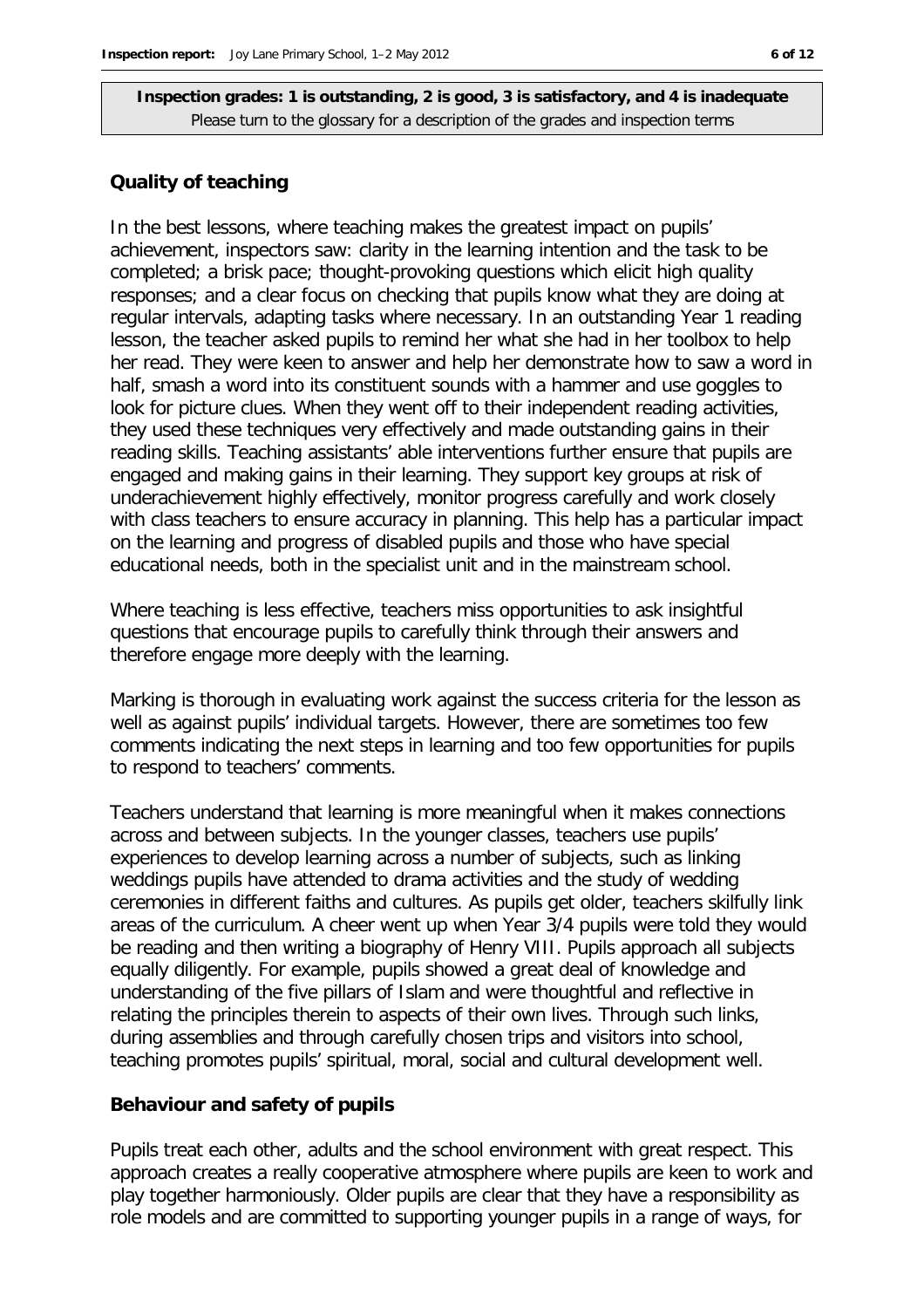example as play leaders, by ensuring that no one feels isolated at playtimes. Pupils are overwhelmingly positive about behaviour, which they say has improved because of initiatives such as house points and special rewards, and most parents and carers agree. School records confirm this as there have been very few behavioural incidents recorded in the main school, and the number of exclusions has fallen. Behaviour in lessons is conducive to good progress because pupils have very positive attitudes towards learning.

Pupils have an understanding of what different guises bullying may come in, giving cyber-bullying as an example, but state that it really does not happen in school. They clearly know what to do should it ever occur but their very good behaviour towards one another makes any such incidences highly unlikely.

Pupils have well-developed social skills. For example, they are open yet sensitive when discussing difficult situations such as loss and bereavement. They welcome pupils who join mid-year warmly, which means new arrivals settle so quickly into established friendship groups that they feel they belong to the school community within days. Parents and carers agree unanimously that the school keeps their child safe, and most pupils do too. Pupils are punctual to lessons and when moving around the school. Attendance has risen steadily year on year and is currently above average.

#### **Leadership and management**

Leaders and managers have effected a range of improvements because they focus relentlessly on developing the quality of teaching and learning and respond intuitively to the needs of their pupils. Most staff who completed the questionnaire agree that the school makes good arrangements for their ongoing professional development. The senior team acted decisively on the recommendations from the previous inspection and has successfully embedded the use of both targets and planning, which clearly match pupils' needs. This ethos of listening to support and using it to best advantage is a crucial component in the drive for excellence and has been filtered down to teaching staff. This was evident during the course of the inspection as teachers used feedback points to improve their lessons, though this good practice is not fully embedded in all classes. Leaders and managers are adept at analysing data and the criteria they use when they observe and support teaching are clearly designed to measure their impact on pupils' learning. There is good management of performance. Leaders also take into account the needs of the school community and seek creative solutions to potential hurdles. For example, when their swimming pool became unusable, they bid successfully for lottery funding to refurbish it and it is now a valuable resource for both their pupils and the local area. The extended school provision is flexible and well run and parents and carers appreciate the support it offers.

The governing body is an organised and visible presence in the school. It presents a reasonable level of challenge, its training in areas such as child protection and safer recruitment is up to date and arrangements for safeguarding meet statutory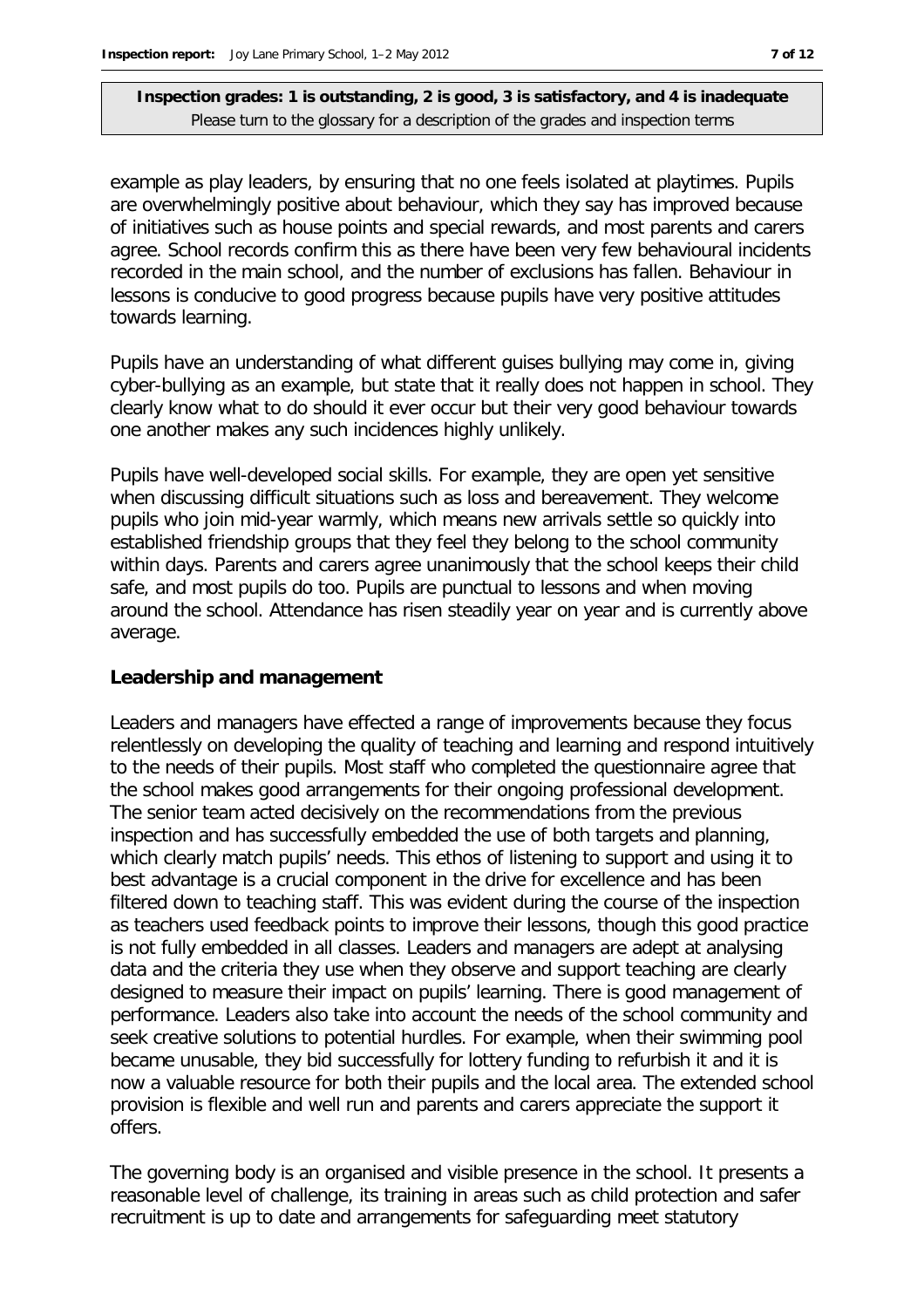#### requirements.

The curriculum is good, particularly where strong links exist between subjects. Examples of how this practice engages pupils can be seen in the amazing artworks based on the individual loops and whorls in fingerprints created during a science topic on genetics and in the various writing activities inspired by a novel that Year 6 are currently reading. The wide range of after-school clubs are oversubscribed. The school promotes spiritual, social, moral and cultural understanding well. It is reinforced by assemblies that bring pupils together in an act of worship and celebration, lessons that challenge their understanding of moral dilemmas and human experiences and trips and visitors that expand their cultural horizons.

Leaders are committed to promoting equality of opportunity, shown by the harmonious relationships that exist, and by the lower than nationally expected differences in achievement between all pupils and those from specific groups.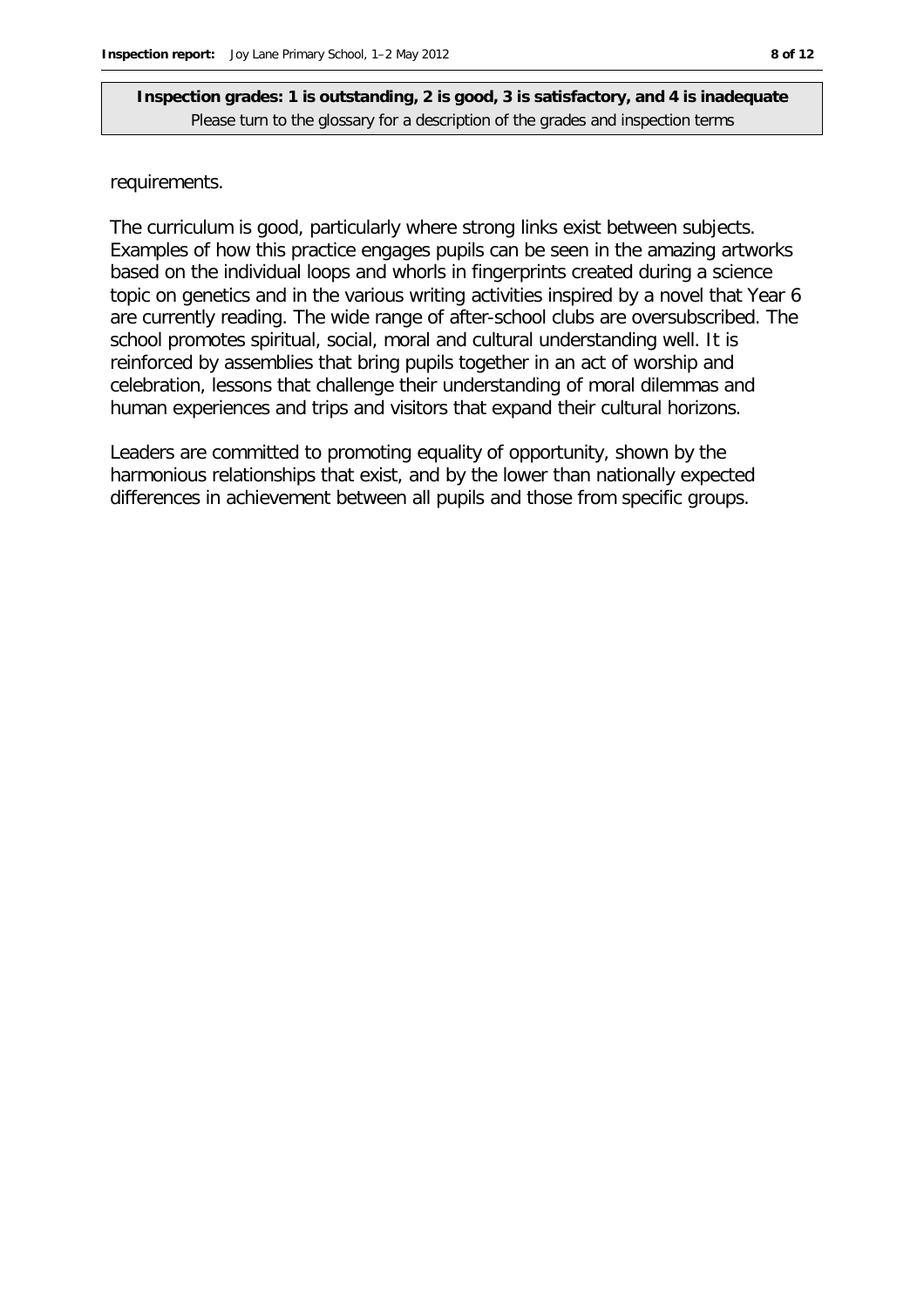## **Glossary**

## **What inspection judgements mean**

| Grade   | Judgement    | <b>Description</b>                                            |
|---------|--------------|---------------------------------------------------------------|
| Grade 1 | Outstanding  | These features are highly effective. An outstanding           |
|         |              | school provides exceptionally well for all its pupils' needs. |
| Grade 2 | Good         | These are very positive features of a school. A school        |
|         |              | that is good is serving its pupils well.                      |
| Grade 3 | Satisfactory | These features are of reasonable quality. A satisfactory      |
|         |              | school is providing adequately for its pupils.                |
| Grade 4 | Inadequate   | These features are not of an acceptable standard. An          |
|         |              | inadequate school needs to make significant                   |
|         |              | improvement in order to meet the needs of its pupils.         |
|         |              | Ofsted inspectors will make further visits until it           |
|         |              | improves.                                                     |

## **Overall effectiveness of schools**

|                         | Overall effectiveness judgement (percentage of schools) |      |              |            |
|-------------------------|---------------------------------------------------------|------|--------------|------------|
| Type of school          | Outstanding                                             | Good | Satisfactory | Inadequate |
| Nursery schools         | 54                                                      | 42   |              |            |
| Primary schools         | 14                                                      | 49   | 32           |            |
| Secondary<br>schools    | 20                                                      | 39   | 34           |            |
| Special schools         | 33                                                      | 45   | 20           |            |
| Pupil referral<br>units |                                                         | 55   | 28           | 8          |
| All schools             |                                                         |      | 31           |            |

New school inspection arrangements have been introduced from 1 January 2012. This means that inspectors make judgements that were not made previously.

The data in the table above are for the period 1 September to 31 December 2011 and represent judgements that were made under the school inspection arrangements that were introduced on 1 September 2009. These data are consistent with the latest published official statistics about maintained school inspection outcomes (see www.ofsted.gov.uk).

The sample of schools inspected during 2010/11 was not representative of all schools nationally, as weaker schools are inspected more frequently than good or outstanding schools.

Primary schools include primary academy converters. Secondary schools include secondary academy converters, sponsor-led academies and city technology colleges. Special schools include special academy converters and non-maintained special schools.

Percentages are rounded and do not always add exactly to 100.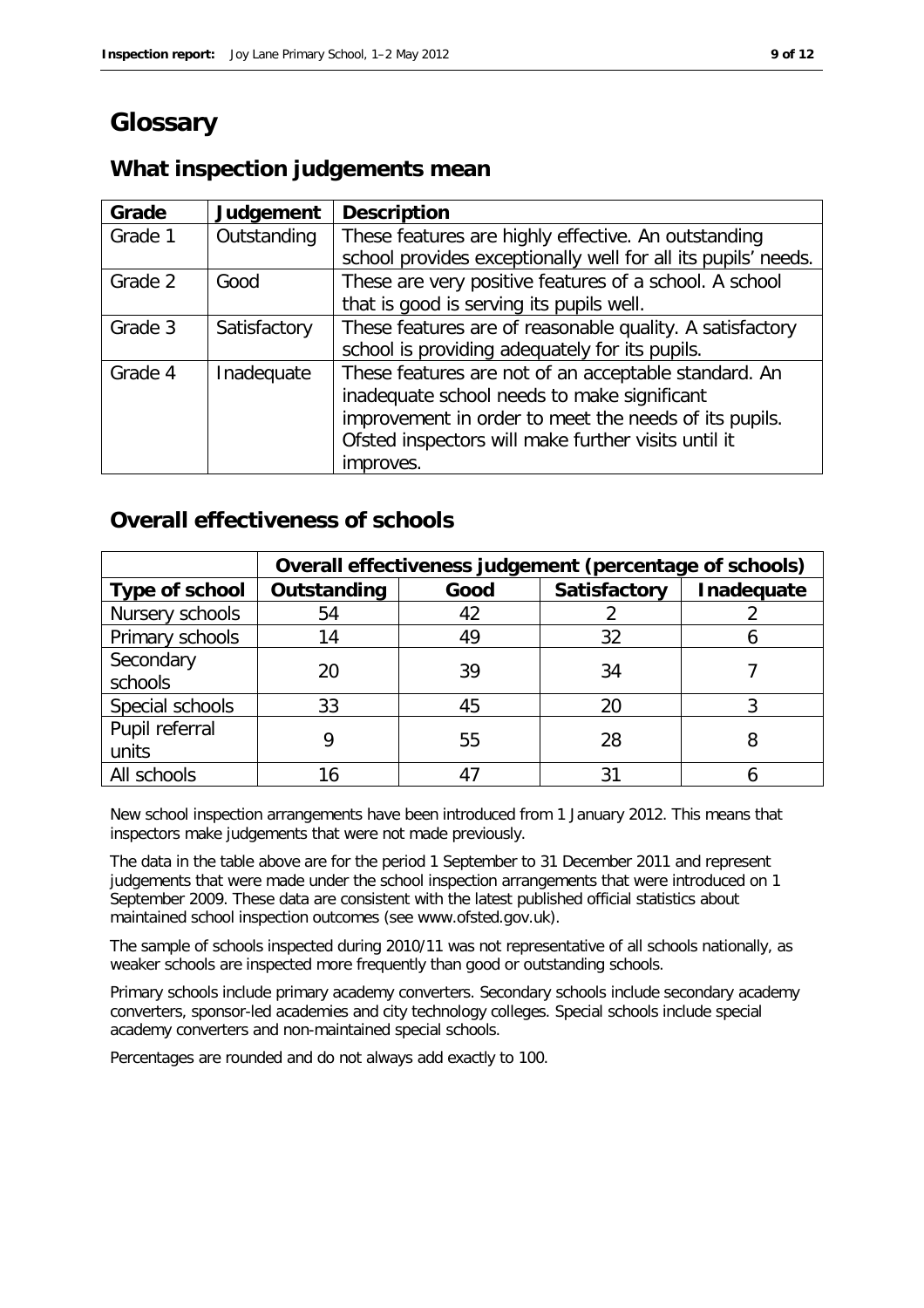## **Common terminology used by inspectors**

| Achievement:               | the progress and success of a pupil in their<br>learning and development taking account of their<br>attainment.                                                                                                        |
|----------------------------|------------------------------------------------------------------------------------------------------------------------------------------------------------------------------------------------------------------------|
| Attainment:                | the standard of the pupils' work shown by test and<br>examination results and in lessons.                                                                                                                              |
| Attendance:                | the regular attendance of pupils at school and in<br>lessons, taking into account the school's efforts to<br>encourage good attendance.                                                                                |
| Behaviour:                 | how well pupils behave in lessons, with emphasis<br>on their attitude to learning. Pupils' punctuality to<br>lessons and their conduct around the school.                                                              |
| Capacity to improve:       | the proven ability of the school to continue<br>improving based on its self-evaluation and what<br>the school has accomplished so far and on the<br>quality of its systems to maintain improvement.                    |
| Floor standards:           | the national minimum expectation of attainment<br>and progression measures.                                                                                                                                            |
| Leadership and management: | the contribution of all the staff with responsibilities,<br>not just the governors and headteacher, to<br>identifying priorities, directing and motivating staff<br>and running the school.                            |
| Learning:                  | how well pupils acquire knowledge, develop their<br>understanding, learn and practise skills and are<br>developing their competence as learners.                                                                       |
| Overall effectiveness:     | inspectors form a judgement on a school's overall<br>effectiveness based on the findings from their<br>inspection of the school.                                                                                       |
| Progress:                  | the rate at which pupils are learning in lessons and<br>over longer periods of time. It is often measured<br>by comparing the pupils' attainment at the end of a<br>key stage with their attainment when they started. |
| Safety:                    | how safe pupils are in school, including in lessons;<br>and their understanding of risks. Pupils' freedom<br>from bullying and harassment. How well the school<br>promotes safety, for example e-learning.             |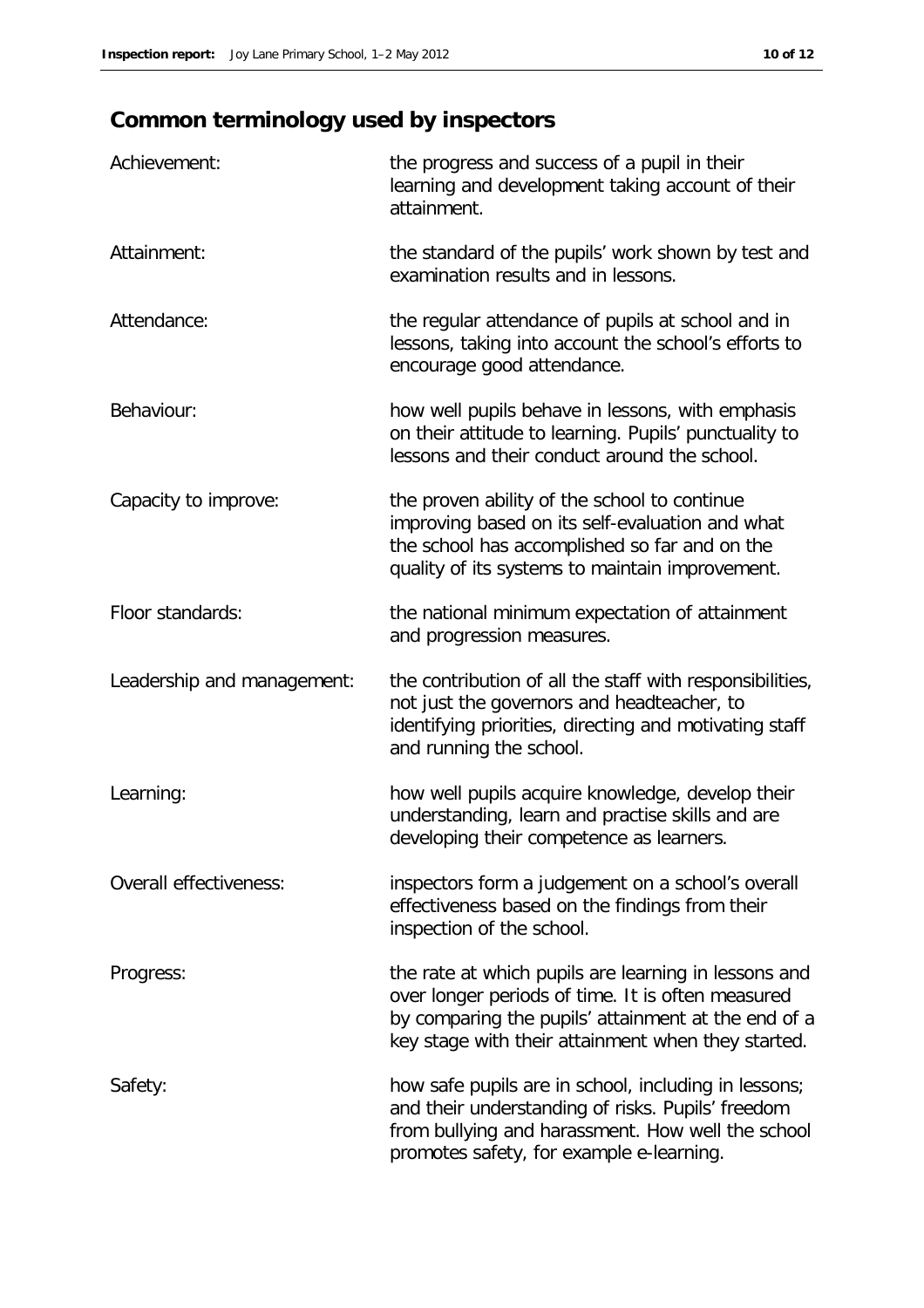#### **This letter is provided for the school, parents and carers to share with their children. It describes Ofsted's main findings from the inspection of their school.**



3 May 2012

Dear Pupils

#### **Inspection of Joy Lane Primary School, Joy Lane, Whitstable CT5 4LT**

Thank you for helping inspectors to learn more about your school in our recent visit. We appreciated the friendly welcome you gave us and enjoyed talking to you about your work. We understood why your responses in the questionnaire were so positive and agree with you that yours is a good school.

These are some of the best things we found.

- You make good progress overall.
- You are very positive about the teaching you receive, and we agree that it is good.
- You behave well and are respectful to each other and to the adults who help you.
- You show great enthusiasm for learning.
- You enjoy looking after each other, especially older pupils looking out for younger ones.
- Your teachers explain work clearly to you and then check you understand it during the lesson so that they can change it if need be.
- You know your targets and marking makes it clear when you have met them.

To make things even better, we have asked your school to improve teaching so that more of it is outstanding. This can be achieved by teachers asking you questions which make you think as well as by making sure that marking clearly shows the next steps you need to take and gives you the opportunity to make comments about your learning. You can help by answering their questions thoughtfully and acting on the next steps they suggest.

We thank you again and wish you all the very best for the future.

Yours sincerely

Jeanie Jovanova Lead inspector